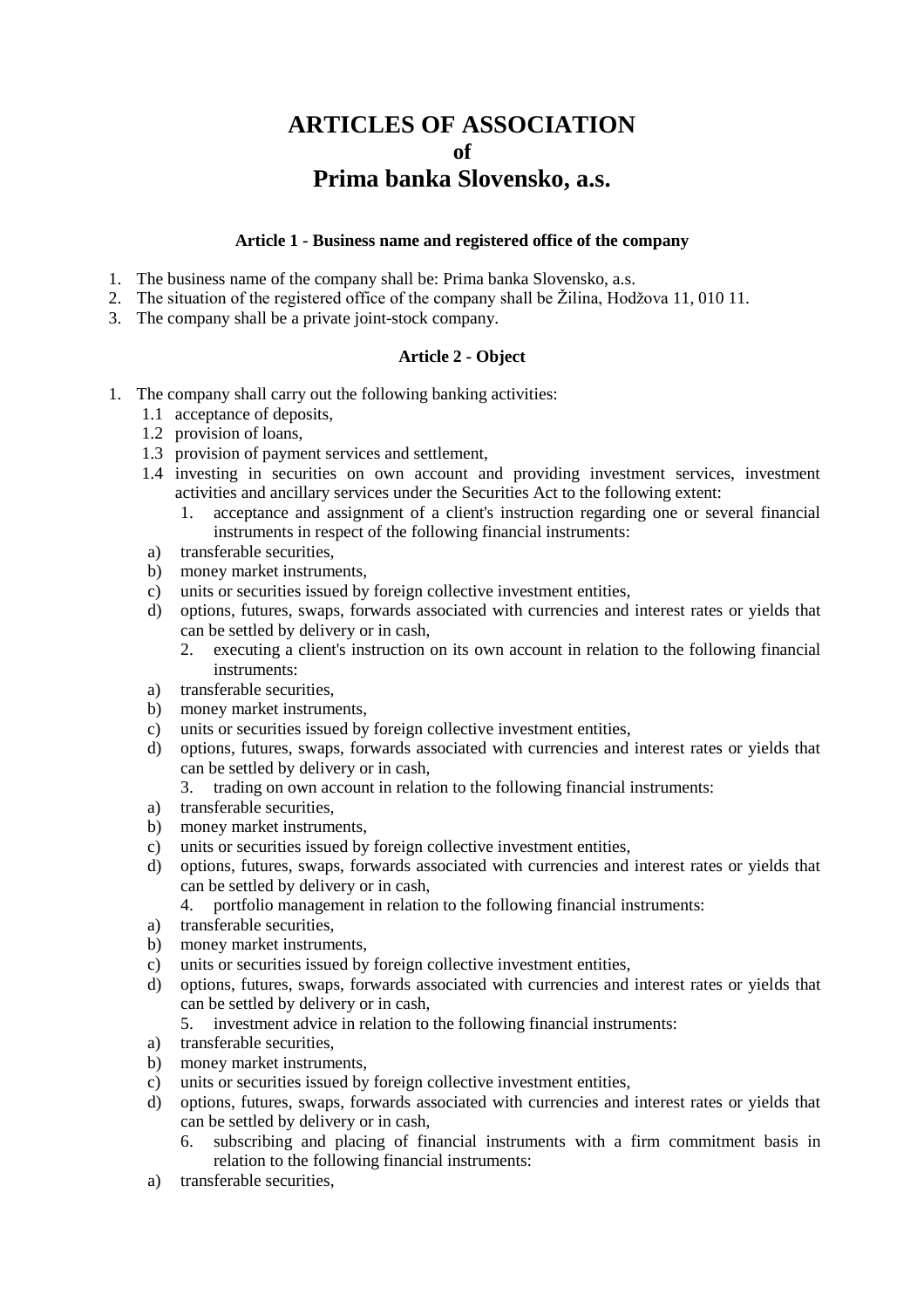- b) money market instruments,
- c) units or securities issued by foreign collective investment entities,
	- 7. placing of financial instruments without a firm commitment basis in relation to the following financial instruments:
- a) transferable securities,
- b) money market instruments,
- c) units or securities issued by foreign collective investment entities,
	- 8. custody and management of financial instruments on the account of the client, including the custodial management and associated services, in particular the management of funds and financial collateral in relation to the following financial instruments:
- a) transferable securities,
- b) money market instruments,
- c) units or securities issued by foreign collective investment entities,
	- 9. provision of credits and loans to an investor to allow it to carry out a trade in one or several financial instruments if the provider of the credit or loan takes part in the trade,
	- 10. provision of advice on capital structure and business strategy and provision of advice and services on mergers, amalgamations, conversions or divisions of companies or purchase of businesses,
	- 11. trading in foreign exchange where these are connected to the provision of investment services,
	- 12. performing investment surveys and financial analyses, or other form of general recommendations on deals in those financial instruments,
	- 13. services associated with subscription of financial instruments,
- 1.5 dealing on own account:
	- a) in money market financial instruments in euro and in foreign currency, including exchange office activities,
	- b) in capital market financial instruments in euro and in foreign currency,
	- c) in precious metal coins, commemorative banknotes and commemorative coins, banknote sheets and sets of circulation coins,
- 1.6 management of a client's claims on its own account, including the related consultancy,
- 1.7 financial leasing,
- 1.8 providing guarantees, opening and confirming letters of credit,
- 1.9 providing business advisory services,
- 1.10 issuing securities, participating in the issuance of securities and providing related services,
- 1.11 financial intermediation,
- 1.12 depositing things,
- 1.13 leasing safe deposit boxes,
- 1.14 providing banking information,
- 1.15 special mortgage transactions pursuant to Section 67(1) of the Act on Banks,
- 1.16 acting as depository,
- 1.17 processing of banknotes, coins, commemorative banknotes and commemorative coins,
- 2. The company may pursue the activities of an independent financial agent in the insurance or reinsurance sector in accordance with Act No. 186/2009 Coll. on Financial Intermediation and Financial Advisory, Amending and Supplementing Certain Acts, as amended.
- 3. Activities other than banking activities may be performed by the company for another person only if they are related to its operations, including the leasing of immovable property, if the company also uses this property for the performance of its activities. A prior consent of the National Bank of Slovakia is required for such activities. Such activities shall not be registered in the Commercial Register.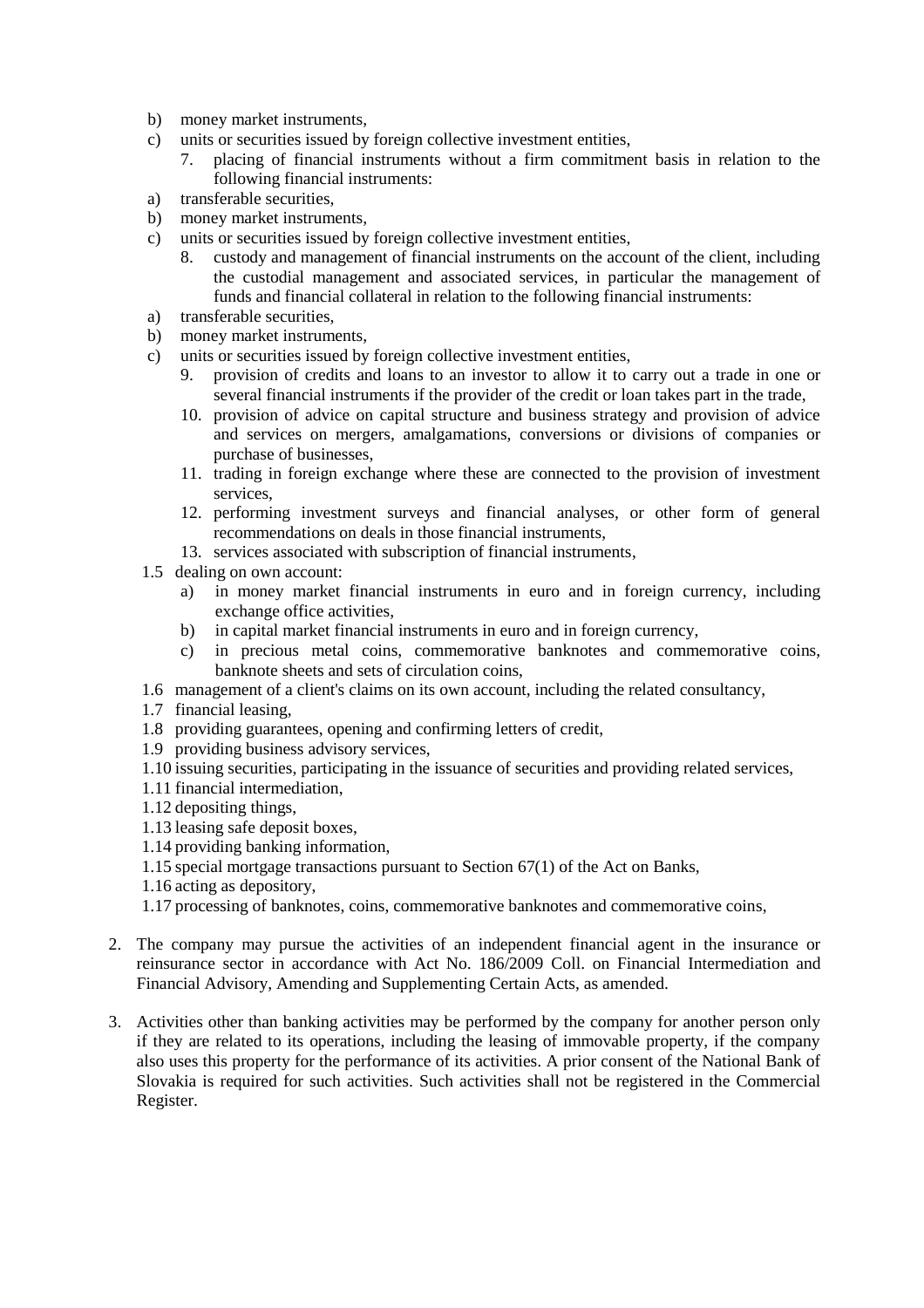## **Article 3 - Registered capital of the company, its increase and decrease**

## **1. Registered capital of the company**

- 1. The registered capital of the company shall be EUR 226,772,938 (in words: two hundred twenty-six million seven hundred seventy-two thousand nine hundred and thirty-eight euro) and shall be divided into a total of 177,474,538 registered shares, of which 100,200 shares shall have a nominal value of EUR 399, 100,200 shares shall have a nominal value of EUR 67, 701,400 shares shall have a nominal value of EUR 5 and 176,572,738 shares shall have a nominal value of EUR 1; the shares shall be in book-entered form. The authorized amount of the registered capital pursuant to Section 210 of the Commercial Code shall amount to EUR 276,772,938.
- 2. The Company's share capital shall be made up of both monetary and in-kind contributions.

#### **2. Method of increase and decrease of the registered capital**

- 1. An increase or decrease of the registered capital shall be decided by the general meeting of the company by the two-thirds majority of votes of the attending shareholders. In its decision, the general meeting shall determine the conditions for increasing or decreasing the registered capital in such a manner that they do not contradict the generally binding legal regulations and these Articles of Association.
- 2. The Company's registered capital may be increased by subscribing for new shares or by increasing the registered capital from the Company's assets – from the retained earnings or from funds created from the profits the use of which is not otherwise prescribed by law. An increase of the registered capital by subscribing for new shares shall be permissible if the shareholders paid up the issue price of all previously subscribed-for shares.
- 3. When subscribing for a monetary contribution, the subscriber shall pay up the entire issue price of the subscribed-for shares within the time limit specified by the general meeting.
- 4. A conditional increase of the registered capital is only possible to no more than a half of the registered capital at the time of adoption of the resolution of the general meeting. This increase may be effected by the issue of convertible or preferential bonds to which the rights to issue or subscribe for shares are attached.
- 5. If the board of directors is instructed by the general meeting to increase the registered capital, a specific decision of the board of directors to increase the registered capital shall require the prior approval of the supervisory board.
- 6. The registered share capital shall be decreased by decreasing the nominal value of the shares or by withdrawing certain quantity of shares from circulation.
- 7. An increase and decrease of the registered capital shall be carried out in accordance with the relevant provisions of the Commercial Code, other generally binding legal regulations and these Articles of Association.
- 8. In accordance with Section 173(1)(i) of the Commercial Code, if the subscribed-for shares have not been paid up in time, their subscription shall be ineffective. If the shareholder fails to pay up the issue price of the shares or a part thereof, the shareholder shall pay the default interest of 20 % per annum on the amount it is in delay with. The board of directors shall request the shareholder in writing to perform its obligation within 60 days of delivery of the request by the board of directors. The request shall also contain a notice on the expulsion of the shareholder from the company, which shall be decided by the board of directors with the consent of the supervisory board.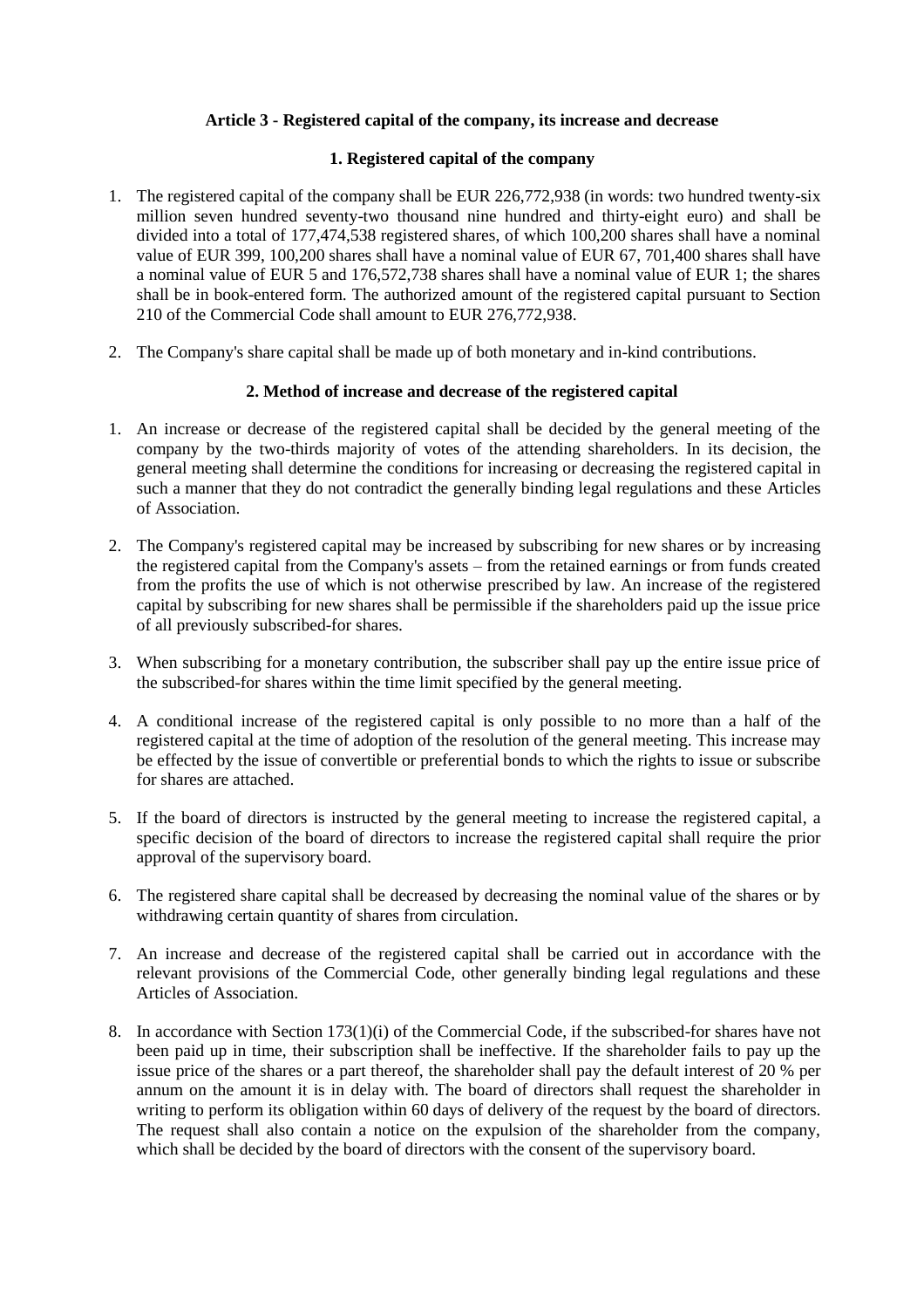## **Article 4 - Shares**

- 1. The general meeting may decide to issue several classes of shares with different rights attached; shares of the same class may have different nominal values. The sum of nominal values of shares issued must equal the registered capital of the company.
- 2. The company may only issue registered book-entered shares. They shall be transferred in accordance with the Securities Act with the central depository who keeps a register of shareholders.
- 3. Transferability of the shares shall not be limited.

## **Article 5 - Shareholders**

#### **1. Rights and obligations of shareholders**

- 1. The company shall treat all shareholders equally.
- 2. No shareholder may exercise its rights to the detriment of rights and legitimate interests of other shareholders.
- 3. A shareholder shall be entitled to share in the profits of the company (dividend) set aside by the general meeting for distribution by reference to the profits generated. The share of the shareholder in the profits shall be determined by the ratio held by the nominal value of its shares to the nominal value of the shares of all shareholders.
- 4. Upon the general meeting's decision to distribute the profits, the shareholder may transfer the right to dividend to any person. The shareholder shall immediately notify the company of the transfer of the right; otherwise, it shall be liable for any damage incurred by the company in this respect. The day of record for the determination of the person entitled to exercise the right to dividend shall be the 30th day after the general meeting, unless the general meeting decides otherwise.
- 5. The company shall pay the dividend within 60 days of the day of record to the account specified in the written request of the shareholder or the person to whom the right was transferred, unless the general meeting decides otherwise. Signatures on the request must be officially verified.
- 6. The company may not repay shareholders' contributions, pay interest on deposits or dividend advances to the shareholders.
- 7. Any shareholder may take part in the general meeting, vote at it, request information and explanation at it regarding the affairs of the company or the affairs of the persons controlled by the company that are related to the subject of the general meeting and make proposals at it.
- 8. Any shareholder may inspect the minutes of the supervisory board meetings and shall maintain any information thus obtained confidential.

#### **2. Distribution of profits**

- 1. The distribution and use of the profits shall be decided by the general meeting on the proposal by the board of directors, taking into consideration the sufficient creation of reserves and having regard to the planned business development of the company as follows:
	- a) replenishment of the reserve fund, and other funds, if any,
	- b) dividends,
	- c) shares to members of the company's bodies and employees of the company,
	- d) other purpose,
	- e) retained earnings.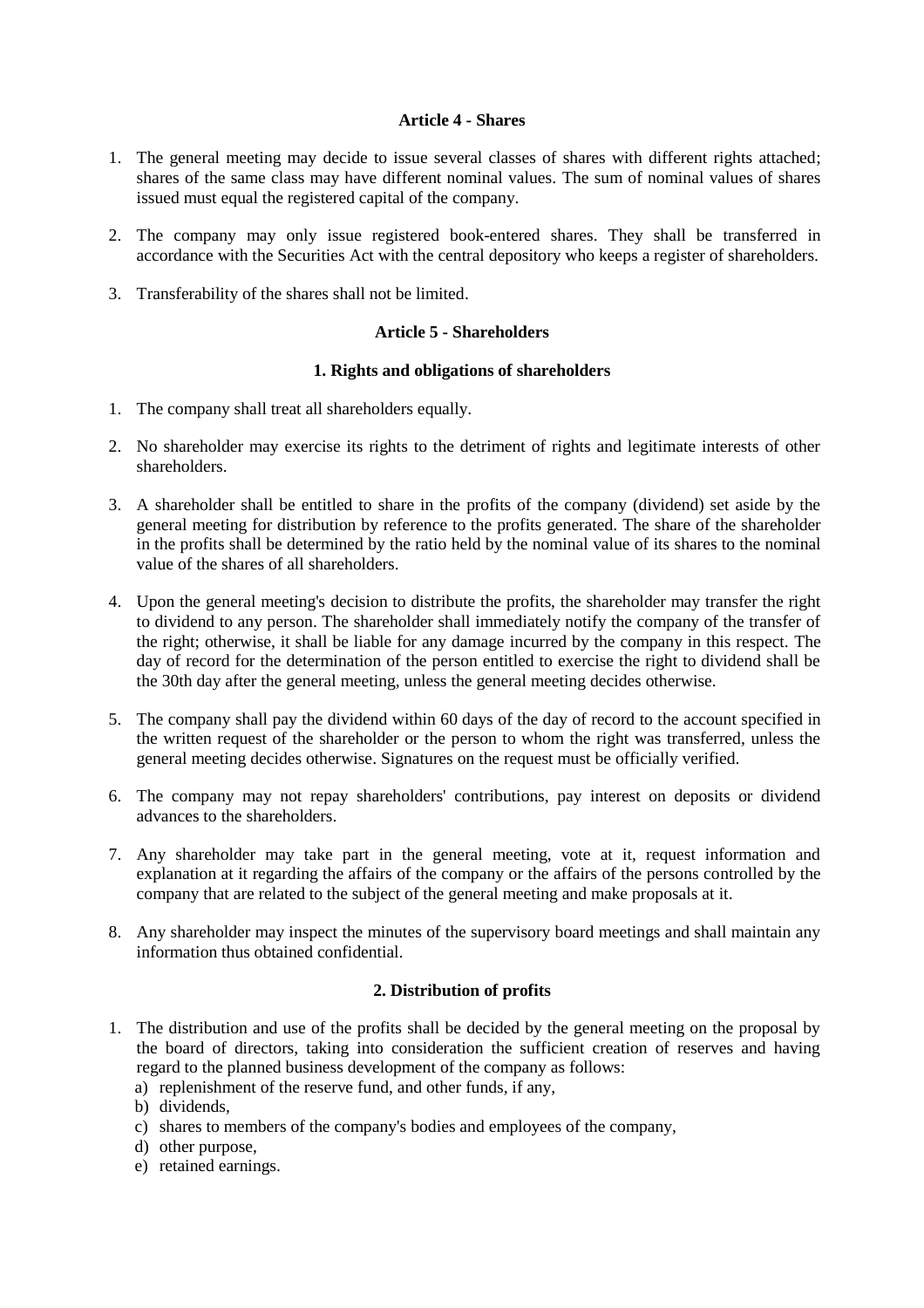- 2. The general meeting may allocate a share of the profits for distribution to the members of the board of directors, members of the supervisory board and employees of the company.
- 3. The general meeting may decide that the profits or part thereof shall remain retained or be used to increase the registered capital of the company.

#### **Article 6 - Bodies of the joint-stock company**

- 1. The main bodies of the company shall be:
	- a) the general meeting,
	- b) the board of directors,
	- c) the supervisory board.
- 2. The board of directors of the company may establish special bodies that shall act in preciselydefined areas. The statutes of these bodies shall be approved by the board of directors.

#### **Article 7 - General meeting**

#### **1. Status**

- 1. The general meeting shall be the supreme body of the company.
- 2. The general meeting shall have the following competence:
	- a) approval and change of the articles of association,
	- b) decisions to increase and decrease the registered capital, and issuance of bonds,
	- c) decision to wind-up the company,
	- d) election and removal of members of the company's supervisory board other than the members of the company's supervisory board elected by employees,
	- e) approval of annual individual and extraordinary individual financial statements, decisions on the distribution of profits or payment of losses, and determination of royalties,
	- f) decisions on other issues that the generally bindings laws or the articles of association entrust to the general meeting.
	- g) decisions to approve an agreement on the transfer of the business or an agreement on the transfer of a part of the business.

#### **2. Convocation**

- 1. The general meeting shall be held at least once a year at the place indicated in the invitation to the general meeting. The annual general meeting shall be held on or before 30 June of the calendar year.
- 2. The general meeting shall be convened by the board of directors, unless otherwise stipulated by law. The general meeting may be convened by any member of the board of directors if law or these articles of association oblige the board of directors to convene the general meeting and the board of directors failed to resolve on its convocation without undue delay or if the board of directors has been unable to make decisions for a long time.
- 3. The board of directors shall convene the general meeting by a written invitation sent to the shareholders at least 30 days prior to the general meeting to the address of the shareholder's registered office or place of residence stated in the registered of shareholders.
- 4. The notice of the general meeting and the written invitation shall satisfy all the requirements provided by law. If a change of the articles of association of the company is one of the items of the agenda of the general meeting, the invitation to, or the notice of, the general meeting must contain at least the substance of the proposed changes.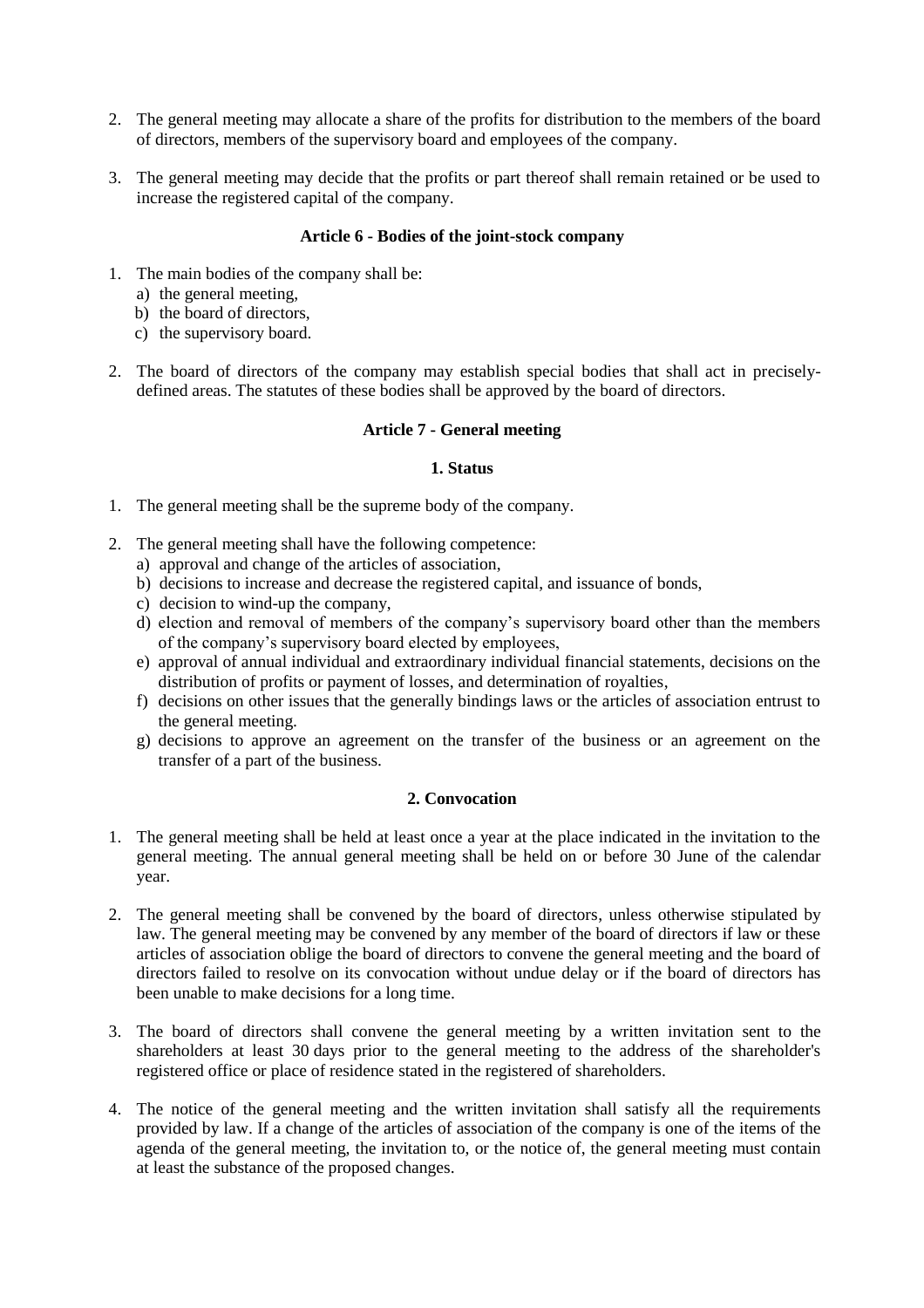- 5. The proposed changes to the articles of association and the names of the persons nominated as members of individual bodies of the company, if the election of members of the company's bodies is to be an item of the agenda of the general meeting, must be provided to the shareholders for inspection at the registered office of the company within the deadline for the convocation of the general meeting. Together with the invitation, the board of directors may send also proposals or other documents if the board of directors deems it appropriate.
- 6. A shareholder shall attend at the general meeting in person or via a representative under a written power of attorney. Signatures on the power of attorney must be officially verified.

#### **3. Course of the general meeting**

- 1. The shareholders attending the general meeting shall be registered in the attendance list. If a company refuses to register an individual in the attendance list, it shall state this fact directly in the attendance list together with the grounds for refusal. The attendance list shall be attached as a schedule to the minutes of the general meeting.
- 2. The general meeting shall elect its chairman, the minute recorder, two record verifiers and the persons appointed to count votes. Pending the election of the chairman of the general meeting, the board of directors shall appoint its member or another person to chair the general meeting, unless the law provides otherwise.
- 3. The chairman of the general meeting shall manage its activities and shall decide on all matters relating to the management of the general meeting that are not determined or entrusted by law or by the articles of association to the competence of another body or person.
- 4. The general meeting shall have a quorum if shareholders who are present, represent more than half of all votes.
- 5. The deliberations of the general meeting shall be recorded in the minutes; the minutes shall be accompanied by the proposals and statements submitted to the general meeting for discussion.
- 6. The board of directors shall provide for the minutes of the general meeting to be drawn up within 15 days of its conclusion. The minutes shall be signed by the minute's recorder, the chairman of the general meeting, and two elected record verifiers.
- 7. The company shall keep the minutes of the general meeting together with the notice of, or the invitation to, the general meeting and the list of attending shareholders for the entire duration of its existence.

#### **4. Decision making**

- 1. The general meeting shall discuss and decide on the matters set out in the invitation to the general meeting. Any matters that were not included in the proposed agenda of the general meeting may be decided only upon the attendance and with the consent of all shareholders of the company.
- 2. The general meeting shall first vote on the proposals of the person who convened the general meeting and if the general meeting has been convened upon request, then of the person on whose request the general meeting has been convened. If this proposal is not adopted, the proposals submitted by the attending shareholders shall be progressively voted on in the sequence according to the number of votes of the shareholders. If a proposal has been adopted, no further counterproposals on the same matter shall be put to the vote.
- 3. The general meeting shall decide by the majority of the votes of the attending shareholders, with the exception of decisions on matters where the Commercial Code or these articles of association require a higher number of votes to decide.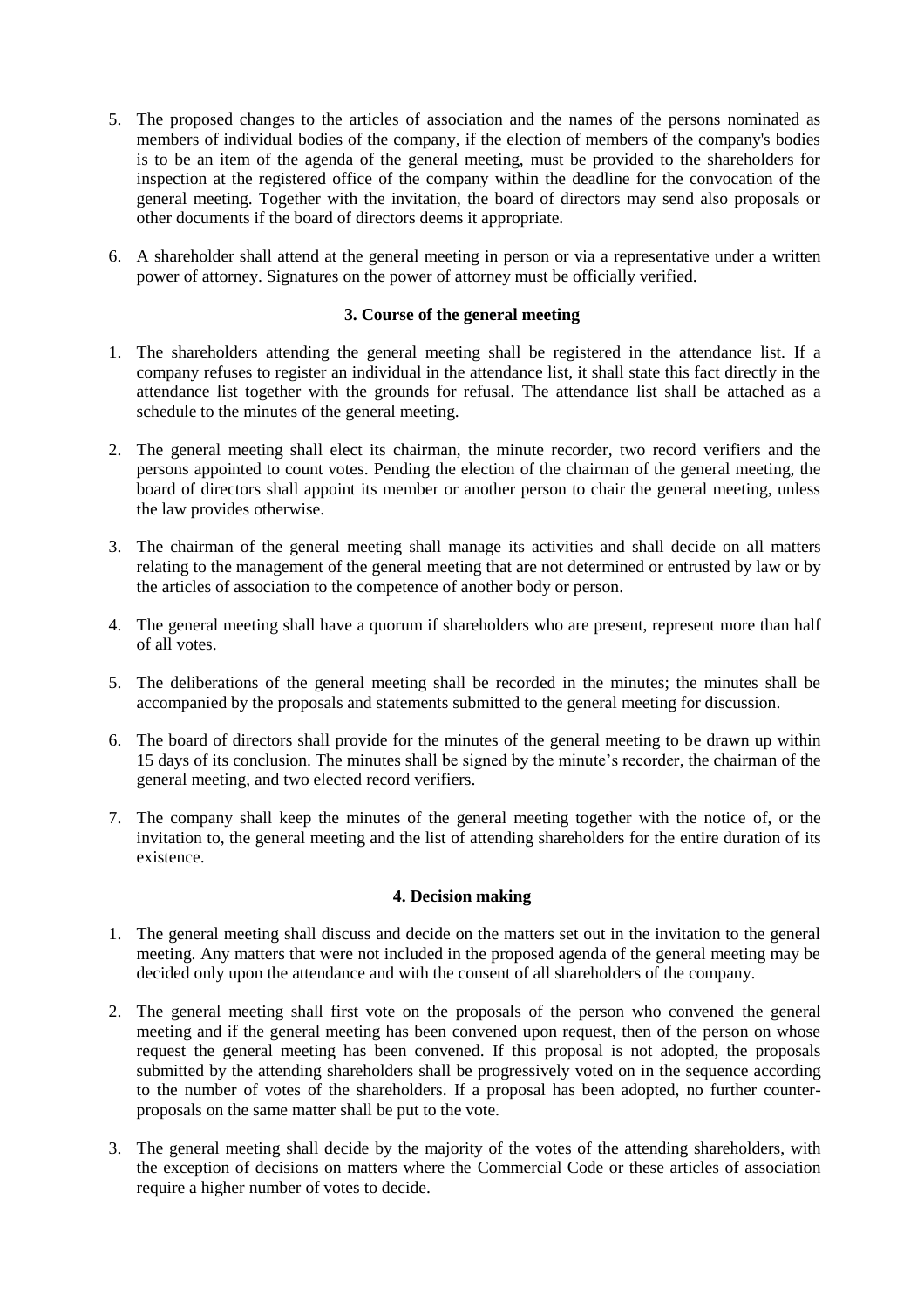- 4. When voting at the general meeting, no account shall be taken of the shares whose voting rights may not be exercised by the shareholder.
- 5. A shareholder's voting right shall be governed by the number of its shares and the nominal value of a share; a shareholder shall have 1 vote for each EUR 1 of the nominal value of the company's shares.
- 6. Votes shall be cast publicly unless the general meeting decides otherwise.

## **Article 8 - Board of directors**

## **1. Competences**

- 1. The board of directors shall be the statutory body managing the activities and acting on behalf of the company.
- 2. The board of directors shall decide on all affairs of the company, unless a generally bindings law or these articles of association reserve them for the general meeting or the supervisory board.
- 3. It shall in particular:
	- a) convene and organise general meetings,
	- b) implement resolutions of general meetings,
	- c) submit to the supervisory board and subsequently to the general meeting:
		- the annual individual and extraordinary individual financial statements,
		- the proposal for distribution of profits or payment of losses,
		- the report on the business activities of the company and the status of its assets, as part of the annual report,
		- the annual report,
	- d) submit to the supervisory board for approval:
		- information on the company's fundamental business management plans for the future, including the anticipated status of the company's assets, finances and revenues;
		- information of all facts that may materially affect the development of the business activities or the company's assets, mainly its liquidity,
		- a written report on the status of the company's business activities and assets in comparison with the anticipated development, within the deadline determined by the supervisory board,
		- the appointment and dismissal of the head of the internal control and internal audit department of the company and other employees if so stipulated by generally binding laws or internal regulations of the company,
	- e) grant and rescind powers of attorney to the company's representatives to act in specific cases; with the consent of the supervisory board, grant and rescind general powers of attorney,
	- f) manage and coordinate the executives determined by the company's internal regulations,
	- g) as the senior management of the bank, shall be liable for the fulfilment of the bank's obligations under Act No. 566/2001 Coll. on Securities and Investment Services, Amending and Supplementing Certain Acts (the Securities Act), or other laws,
	- h) adopt and regularly review general remuneration policy,
	- i) manage and provide for an effective risk management system.
- 4. The board of directors shall be responsible for its activities to the supervisory board and the general meeting.

#### **2. Membership**

1. The board of directors shall have three to six members.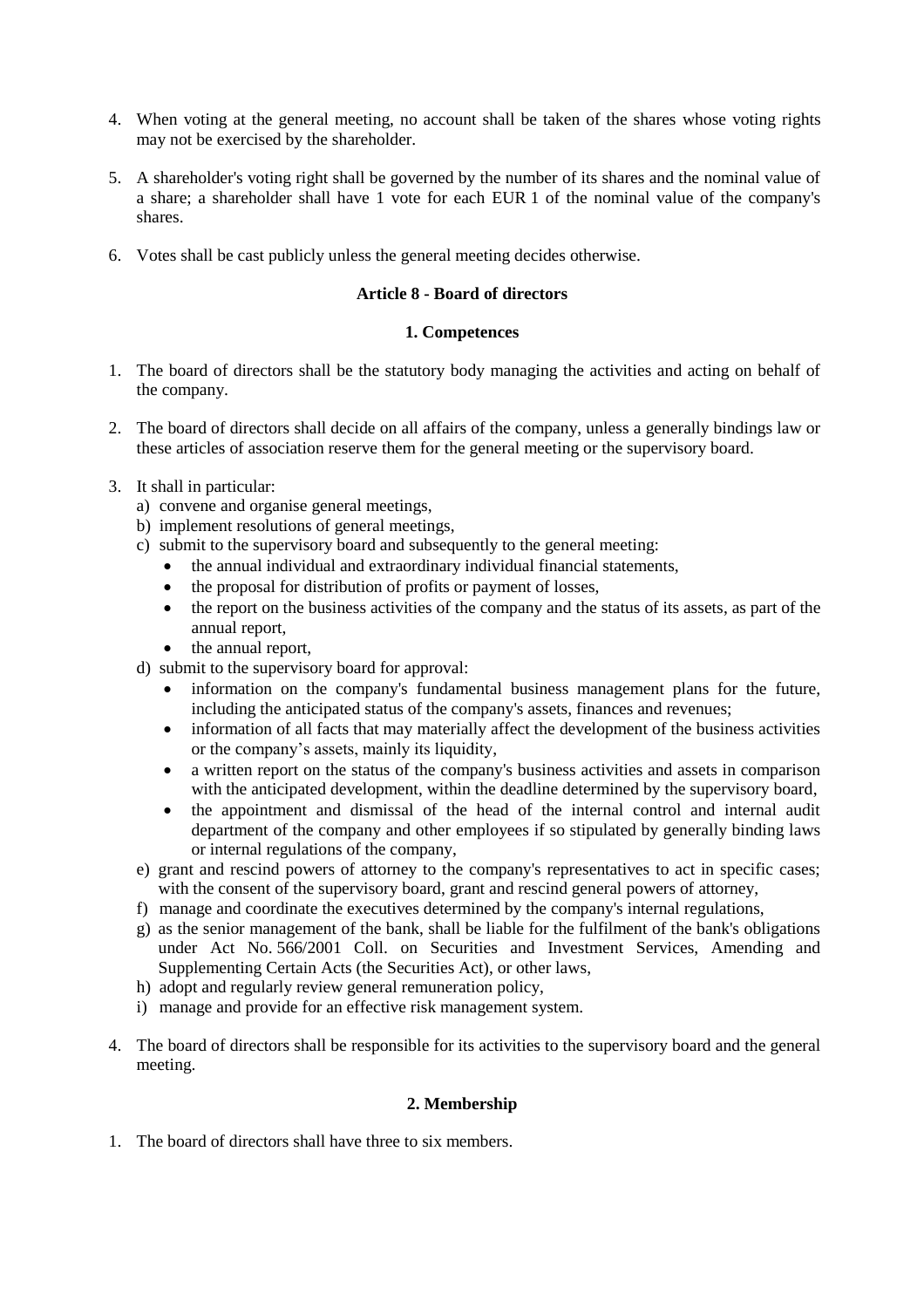- 2. A decision of the supervisory board on the election or removal of a member of the board of directors and the resignation or termination of office of a member of the board of directors shall also be deemed to be the determination of the current number of members of the board of directors, unless the supervisory board determines otherwise.
- 3. The members of the board of directors shall be elected by the supervisory board for the term of five years. A person may become a member of the board of directors only subject to the fulfilment of the terms and conditions laid down by the applicable laws, in particular the Act on Banks.
- 4. The supervisory board may remove a member of the board of directors. The chairman of the board of directors shall be appointed and removed by the supervisory board. A proposal for the election or removal of a member of the board of directors shall be submitted by a member of the supervisory board. The chairman of the supervisory board shall determine how many members of the board of directors is to be elected. The chairman of the supervisory board shall call for a vote individually on the nominated candidates in the order specified by him/her. The candidates decided by the supervisory board by the majority of votes of its attending members shall be elected as members of the board of directors. In the case of a tied vote, the presiding member shall have the casting vote.
- 5. The company shall enter with the member of the board of directors into a written agreement on the performance of the function to be approved by the company's supervisory board.
- 6. Members of the board of directors who breached the duties of their office shall be jointly and severally liable to indemnify the company for the damage that was caused thereto.
- 7. A member of the board of directors may resign from his/her office. The resignation shall take effect on the thirtieth day following the delivery of the written resignation notice to the company's supervisory board. The supervisory board may decide that the resignation shall be effective before the expiry of the prescribed period. The written resignation notice shall be accompanied by an officially certified signature of the resigning member of the board of directors.
- 8. A member of the board of directors may be removed from office at any time during the term of his/her office by the company's supervisory board. The removal from the office of a member of the board of directors shall be effective on the date of the decision of the supervisory board or on the date specified in the decision on the removal of the member of the board of directors.
- 9. If a member of the board of directors resigns, or a member of the board of directors is removed, or a member of the board of directors dies or his/her office terminates otherwise and at the same time, due to the termination of the office of a member of the board of directors, the number of members of the board of directors falls below the minimum number of three, the supervisory board shall within three months elect a new member of the board of directors.

#### **3. Discussions**

- 1. The activities of the board of directors shall be managed by the chairman of the board of directors. If the chairman is absent, he/she shall be represented by a member of the board of directors appointed by him/her.
- 2. The chairman of the board of directors shall convene a meeting of the board of directors as necessary, at least once in every three months. At the written request of any member of the board of directors, the chairman must convene a meeting within 15 days of receiving the request. The request must be substantiated and must specify the subject of the discussion.
- 3. The invitation to a meeting of the board of directors shall be delivered to all members of the board of directors by e-mail or orally (as appropriate) so that it is delivered to them at least 24 hours before the meeting of the board of directors. This period may be reduced if all members of the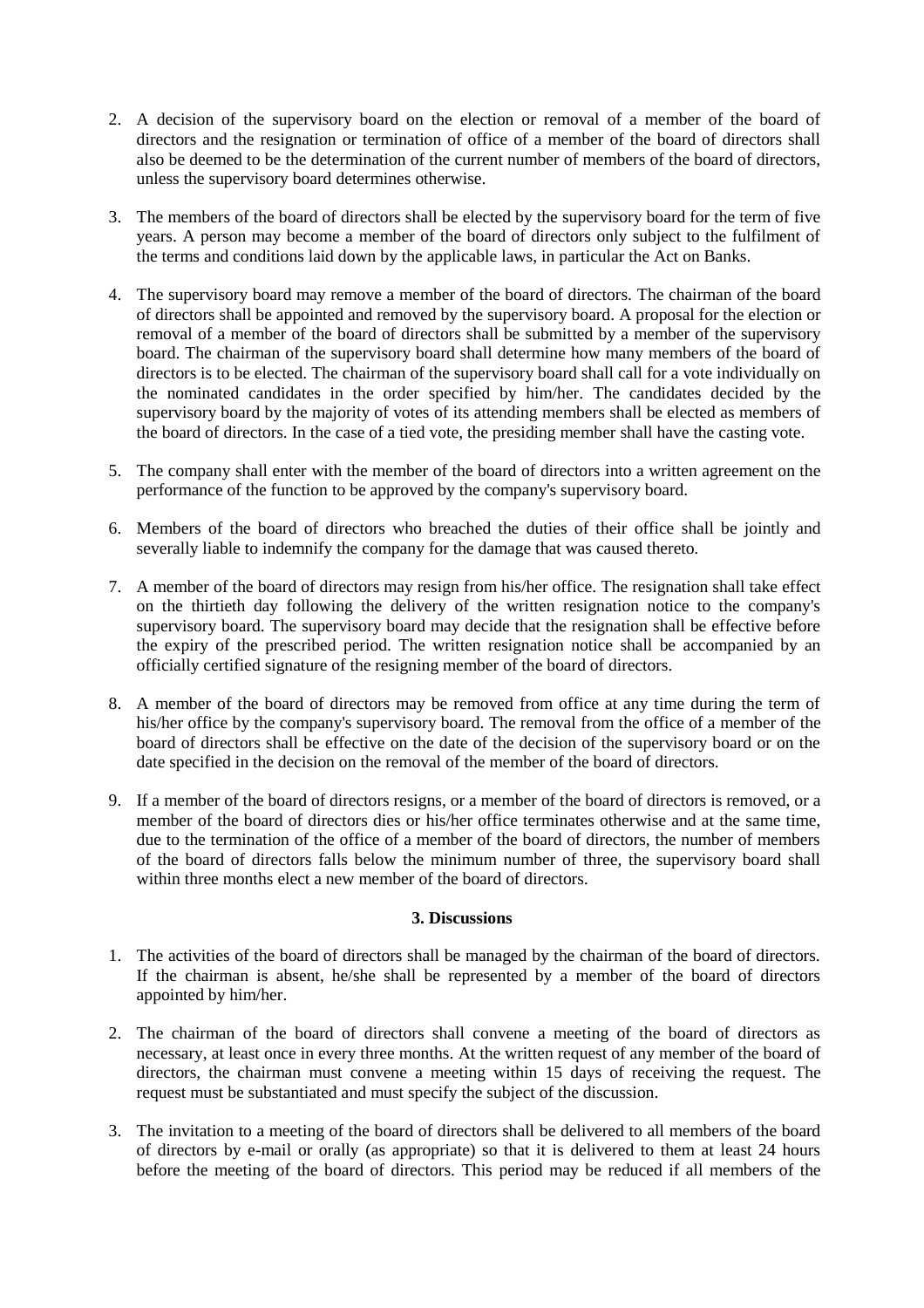board of directors agree to it. The documents and supporting documents necessary for a proper meeting of the board of directors shall be sent to the members of the board of directors together with the invitation to the meeting. If the invitation is oral, these documents shall be delivered to the members of the board of directors immediately after delivery of the invitation.

- 4. The board of directors shall have a quorum if a majority of its members is present.
- 5. The board of directors shall decide by a resolution the adoption of which requires a majority of votes of the attending members of the board of directors. In case of an equality of votes, the chairman of the board of directors shall have the casting vote. If the chairman of the board of directors is absent, the resolution of the board of directors shall not be adopted in case of an equality of votes.
- 6. If the generally binding laws, the articles of association or other internal regulations of the bank approved by the board of directors require that the board of directors decide unanimously, the decision shall be adopted if all members of the board of directors have voted for it.
- 7. The course of meetings of the board of directors and its decisions shall be recorded in the minutes signed by the chairman of the board of directors and the minutes taker.
- 8. Each member of the board of directors is entitled to have his/her differing opinion on the discussed matter recorded in the minutes.
- 9. All decisions made outside the meeting shall also be considered to be decisions of the board of directors, but all members of the board of directors must take part in making of such decisions, must have at their disposal the same information and supporting documents necessary for the decision; the decision must be made in writing. For this purpose, votes delivered by electronic mail shall be deemed to have been made in writing. The motion for a resolution may be submitted to the members of the board of directors by any member of the board of directors together with a deadline to respond in writing. If a member of the board of directors fails to submit his/her response within the specified deadline, he/she shall be deemed to have disagreed.

#### **Article 9 - Supervisory board**

#### **1. Competences**

- 1. The supervisory board shall be the supreme control body of the company supervising the board of directors and the performance of the business activities of the company.
- 2. Members of the supervisory board may inspect all documents and records concerning the activities of the company and shall see if the accounting records are duly maintained in accordance with the actual situation and whether the company does its business in accordance with the laws, the articles of association and instructions of the general meeting or the supervisory board.
- 3. The supervisory board shall review the annual individual and extraordinary individual financial statements, the proposed distribution of profits or payment of losses and submit its response to the general meeting.
- 4. The supervisory board shall decide on business matters within the meaning of these articles of association. The supervisory board shall also determine which business decisions of the company are essential and therefore require the prior approval of the supervisory board.
- 5. The supervisory board shall have the right to propose to the board of directors or the general meeting any measures it deems necessary. The measures approved by the supervisory board shall be binding on the board of directors. The supervisory board shall set the rules for remuneration of members of the board of directors of the company.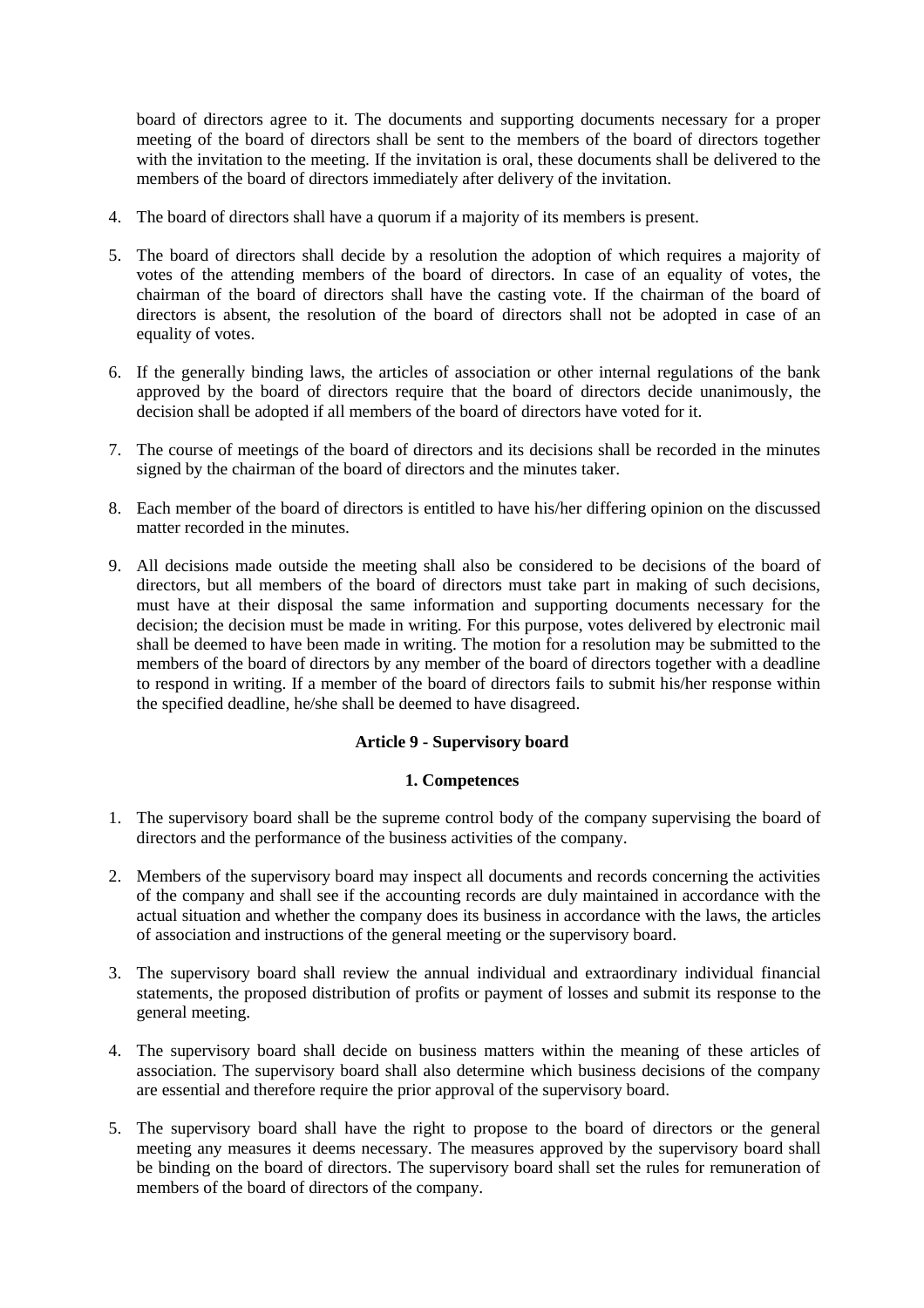- 6. The supervisory board must deal with proposals submitted by the board of directors at its next meeting. The supervisory board shall be responsible for making timely decisions on those matters that the board of directors is required to submit to the supervisory board for approval.
- 7. The supervisory board shall check compliance with the remuneration policy and shall prepare a report on the checking of compliance with the remuneration policy to be submitted to the National Bank of Slovakia. The supervisory board also check the safety and effectiveness of the risk management system.
- 8. Members of the supervisory board shall participate in general meetings of the company and present the results of their activities to the general meeting. The supervisory board may convene an extraordinary general meeting if an urgent interest of the company warrants it.
- 9. The supervisory board shall submit a proposal for the election of members of the board of directors and a proposal for the removal of members of the board of directors. The supervisory board shall elect and remove members of the board of directors.

## **2. Membership**

- 1. The supervisory board shall have three to six members. The general meeting shall elect from among the members of the supervisory board the chairman of the supervisory board and, where appropriate, the vice-chairman if it deems it appropriate. In such a case, the vice-chairman of the supervisory board shall represent the chairman during his/her absence, except in the case of a tied vote of members of the supervisory board.
- 2. Two thirds of members of the supervisory board shall be elected and removed by the general meeting, one third of members of the supervisory board shall be elected and removed by employees of the company.
- 3. Only a person who satisfies the criteria under the applicable laws, in particular the criteria of integrity and experience in banking or other financial matters and the incompatibility of functions, may be elected a member of the supervisory board. Changes of members and election of new members of the supervisory board shall require the prior consent of the National Bank of Slovakia; otherwise, such a change or election shall be invalid.
- 4. The company shall enter with the member of the supervisory board into a written agreement on the performance of the function to be approved by the company's general meeting.
- 5. Members of the supervisory board who breached the duties of their office shall be jointly and severally liable to indemnify the company for the damage that was caused thereto.
- 6. A member of the supervisory board shall not be liable for the damage after he/she has submitted evidence showing that he/she have discharged his/her duties with due care and have acted in good faith for the benefit of the company.
- 7. The liability of a member of the supervisory board may not be excluded or limited by an agreement with the company.
- 8. The supervisory board, whose number of members elected by the general meeting did not fall below a half, may, in accordance with Section 194(4) of the Commercial Code, appoint substitute members of the supervisory board until the following general meeting, after obtaining the consent in accordance with the Act on Banks.
- 9. A member of the supervisory board may resign from his/her office. The resignation shall take effect on the thirtieth day following the delivery of the written resignation notice to the company. The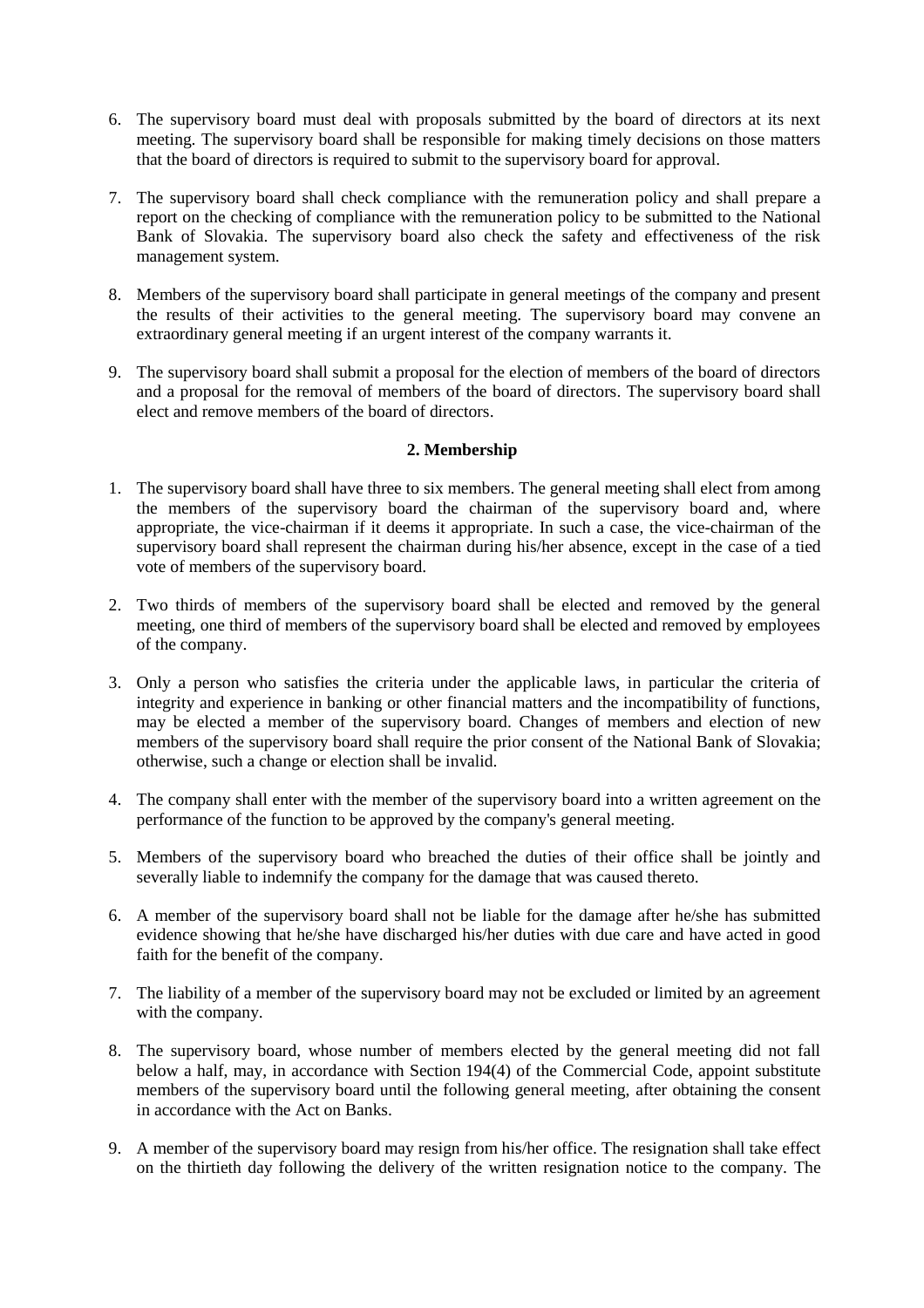written resignation notice shall be accompanied by an officially certified signature of the resigning member of the supervisory board.

- 10. A member of the supervisory board may be removed from his/her office at any time during the term of his/her office by the competent body that elected him/her. The removal of a member of the supervisory board from the office shall become effective on the date of the decision of the competent body.
- 11. At the same time, the decision of the general meeting on the election or removal of a member of the supervisory board elected by the general meeting shall be deemed to be a decision of the general meeting on the number of members of the supervisory board elected by the general meeting. The resignation or termination of the office of a member of the supervisory board elected by the general meeting shall also be deemed to be a change in the number of members of the supervisory board elected by the general meeting, unless the general meeting specifies otherwise.
- 12. If a member of the supervisory board elected by the general meeting resigns or a member of the supervisory board elected by the general meeting is removed from his/her office or a member of the supervisory board elected by the general meeting dies or the office terminates otherwise and upon the termination of the office of the member of the supervisory board, the number of members of the supervisory board elected by the general meeting falls below the minimum number of two, the general meeting shall within three months elect a new member of the supervisory board instead of him/her.
- 13. If a member of the supervisory board elected by employees resigns, or a member of the supervisory board elected by employees is removed or a member of the supervisory board elected by employees dies or the office terminates otherwise, the election of a new member elected by the employees shall be organised by the board of directors within two months in accordance with the laws and the articles of association of the company.
- 14. If the number of members of the supervisory board is not divisible by three, the number of members of the supervisory board elected by employees may, to the extent necessary, exceed one third of members of the supervisory board, but must always be lower than the number of members of the supervisory board elected by the general meeting. If, in accordance with clause 12 of this Article of the articles of association, the total number of members of the supervisory board changes, the board of directors of the company shall organise the election of a new member or the removal of a member of the supervisory board elected by the company's employees so that the ratio is preserved.
- 15. If employees do not decide to remove a member of the supervisory board elected by employees and therefore the established ratio of members of the supervisory board is not preserved, the function of both members of the supervisory board elected by employees shall terminate on the day following the unsuccessful removal of one of the members elected by employees. The board of directors shall then organise the election of a new member of the supervisory board elected by employees.

#### **3. Election of a member by the general meeting**

- 1. Two thirds of members of the supervisory board shall be elected by general meeting for the term of three years. The same person may be re-elected as a member of the supervisory board.
- 2. A shareholder, the board of directors or the supervisory board may propose a person to be a member of the supervisory board elected by the general meeting or file a motion to remove a member of the supervisory board elected by the general meeting.
- 3. A person may become a member of the board of directors [sic] only subject to the fulfilment of the terms and conditions laid down by the applicable laws , in particular the Act on Banks.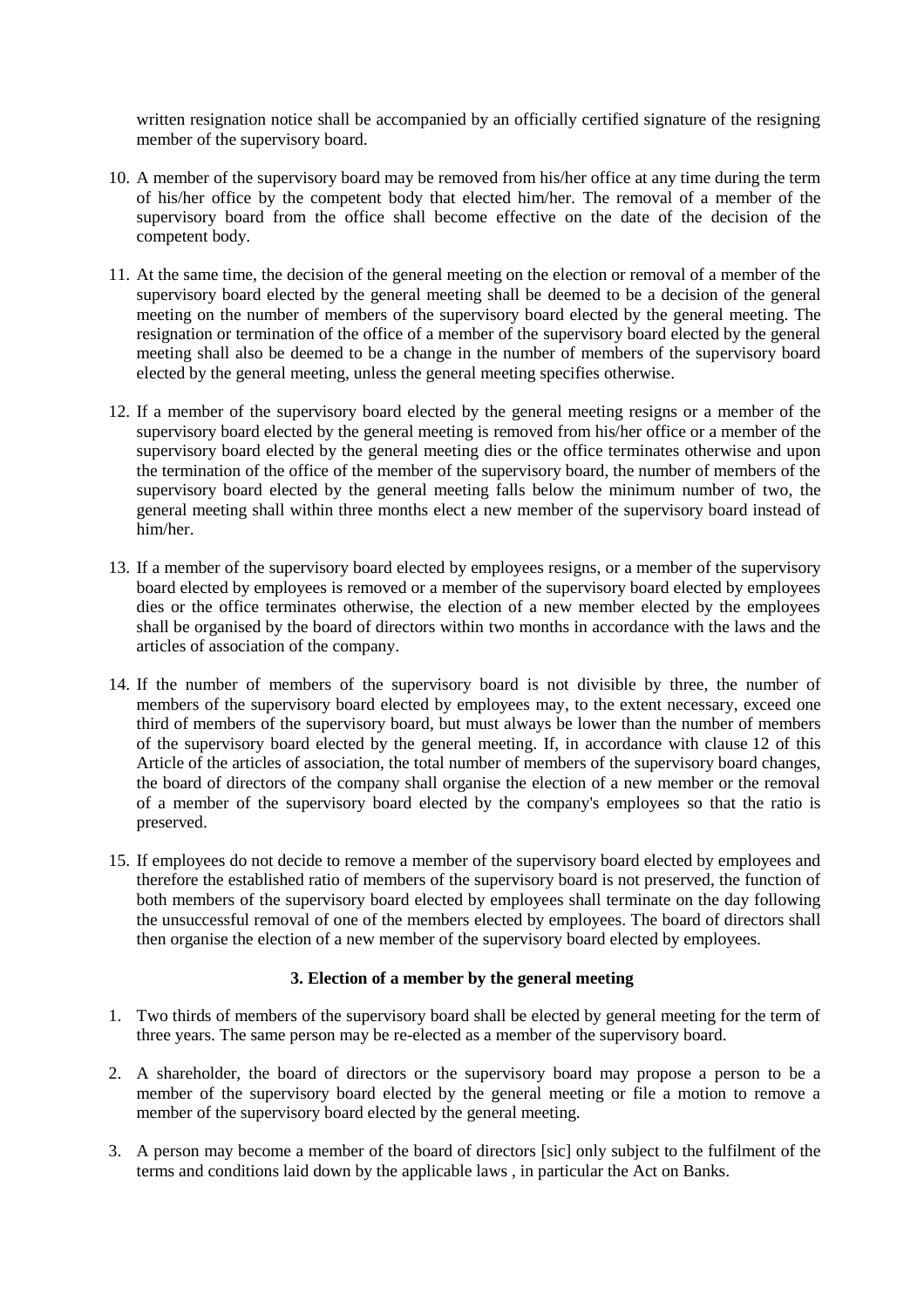- 4. The general meeting shall decide first on the removal of a member of the supervisory board and then on the election of new members of the supervisory board. The chairman of the general meeting may not allow an election during the meeting that would be invalid on the grounds that the National Bank of Slovakia has not granted its prior consent.
- 5. A member (members) of the supervisory board shall be elected as follows:
	- a) the chairman of the general meeting shall determine how many members of the supervisory board shall be elected,
	- b) the chairman of the general meeting shall call for a vote individually on the nominated candidates approved by the National Bank of Slovakia,
	- c) the candidates whose number has been determined according to paragraph (a) who have received the biggest number of votes shall be elected as members of the supervisory board.
- 6. When removing a member of the supervisory board, the general meeting shall vote on individual persons individually, in the order determined by the chairman of the general meeting. The general meeting shall decide on the removal of a member of the supervisory board by a majority vote of the attending shareholders.

## **4. Election of a member by the company's employees**

- 1. One third of the members of the supervisory board shall be elected by the company's employees from among their members and other natural persons for a term of three years. The same person may be re-elected as a member of the supervisory board.
- 2. The election of a member of the supervisory board elected by the company's employees shall be carried out in accordance with the procedure specified in the Commercial Code and other generally binding laws. A person may become a member of the board of directors [sic] only subject to the fulfilment of the terms and conditions laid down by the applicable laws , in particular the Act on Banks.
- 3. The details of the election and removal of members of the supervisory board shall be provided in the election rules.
- 4. Elections will be organised by the election commission that will record the outcome of the elections in the minutes. For an election or removal of a member of the supervisory board elected by employees of the company to be valid, the decision must be adopted by at least one half of authorised electors or their representatives. The elections shall be deemed to have ended when all the members of the election commission have signed the minutes.

#### **5. Discussions**

- 1. The activities of the supervisory board shall be managed by its chairman. In his/her absence, he/she shall be represented by the vice-chairman of the supervisory board, if elected, or a member appointed by the chairman of the supervisory board.
- 2. The chairman of the supervisory board shall convene a meeting of the supervisory board at least once every 6 months. At the written request of any member of the supervisory board or the board of directors of the company, the chairman must convene a meeting within 30 days of receiving the request. The request must be substantiated and must specify the subject of the discussion.
- 3. The supervisory board shall have a quorum if at least one half of its members attend it.
- 4. The supervisory board shall decide by resolutions, the adoption of which requires a majority of votes of the attending members of the supervisory board, unless the generally binding laws, the articles of association or the rules of procedure of the supervisory board stipulate otherwise. If the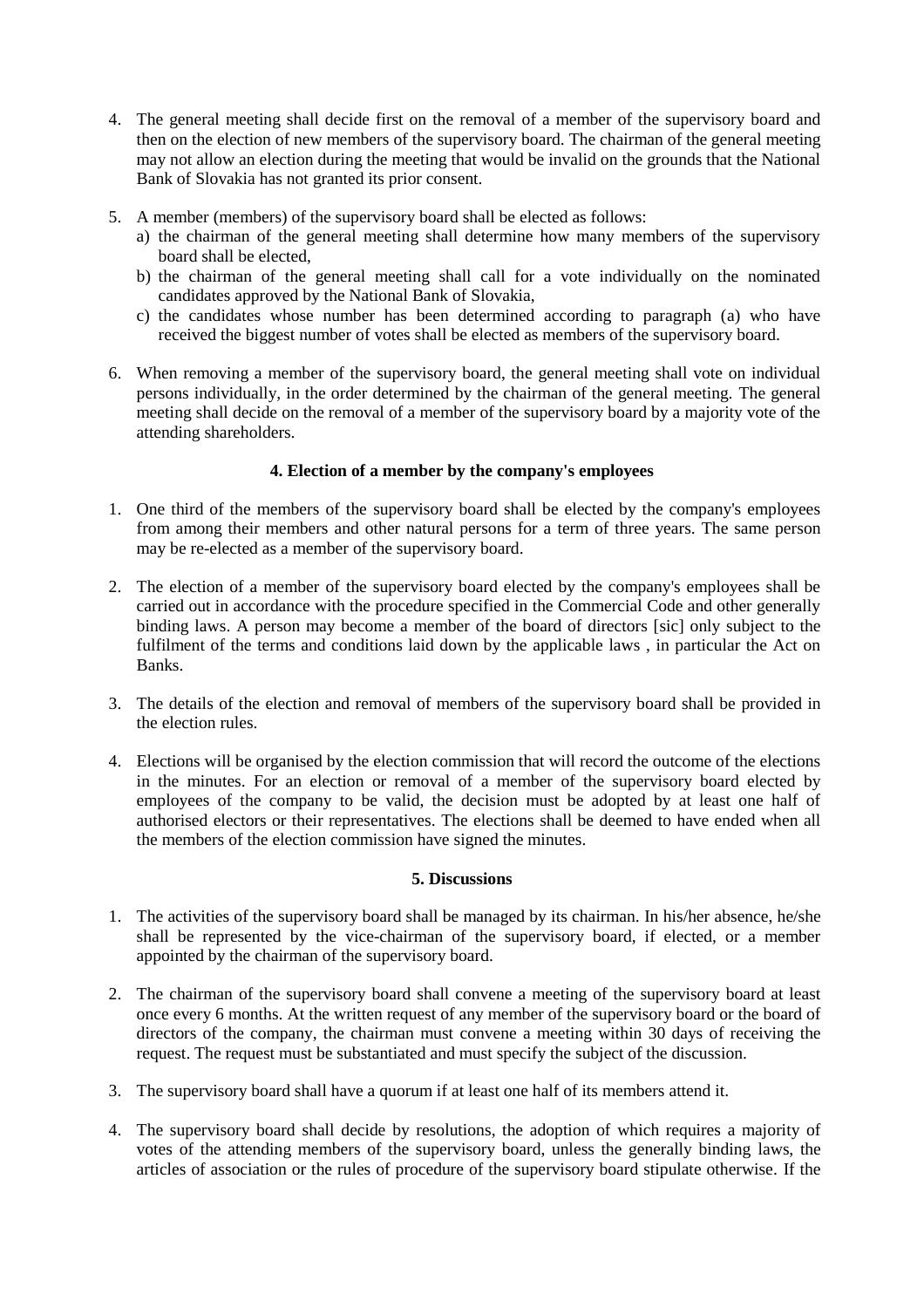voting results in a tie, the chairman of the supervisory board shall have the casting vote. If the chairman of the supervisory board is absent, the resolution of the supervisory board shall not be adopted in case of an equality of votes.

- 5. The course of meetings of the supervisory board and its decisions shall be recorded in the minutes signed by the chairman of the supervisory board. If the chairman of the supervisory board is not present at a meeting of the supervisory board, the minutes shall be signed by the vice-chairman of the supervisory board, if elected, or a member of the supervisory board appointed by the chairman. The chairman of the supervisory board shall deliver the minutes of the meeting of the supervisory board to all members of the supervisory board.
- 6. Each member of the supervisory board is entitled to have his/her differing opinion on the discussed matter recorded in the minutes. The minutes shall always indicate the differing opinion of the members of the supervisory board elected by the company's employees.
- 7. All decisions made outside the meeting shall also be considered to be decisions of the supervisory board, but all members of the supervisory board must take part in making of such decisions, must have at their disposal the same information and supporting documents necessary for the decision; the decision must be made in writing. For this purpose, votes delivered by electronic mail shall be deemed to have been made in writing. The proposed resolution shall be submitted to the members of the supervisory board by the chairman of the supervisory board together with a deadline for a written response. If a member of the supervisory board fails to submit his/her response within the specified deadline, he/she shall be deemed to have disagreed.
- 8. A more detailed regulation of the activities of the supervisory board may be stipulated in the statute of the supervisory board, which the supervisory board of the company may issue.

## **Article 10 - Organisational structure and management system of the bank**

- 1. The company shall carry out its activities through organisational units whose number, designation, detailed organisational structure, scope of competencies, relations of superiority and subordination and responsibility of individual organisational units shall be specified in more detail in the organisational rules of the company.
- 2. The company's chief executive officer and heads of those organisational units of the company who are directly managed by the board of directors shall be the chief employees of the company. The organisational rules of the company shall identify the persons who are directly managed by the board of directors. The chief employees shall be responsible for the activities of individual organisational units of the company that are pursuant to the organisational rules of the company within their competence.
- 3. The company shall be headed by the chief executive officer who is the company's highest executive body and who is also the chairman of the board of directors of the company. The chief executive officer may issue internal regulations of the bank that shall be binding on the bank's employees.
- 4. The internal regulations of the bank governing remuneration solely for the chief executive officer shall not become effective until the written approval of the chairman of the supervisory board has been granted.
- 5. The organisational rules or other internal rules of the bank may not alter the following division of powers and responsibilities:
	- a) of the supervisory board of the company for monitoring and checking the implementation of the bank's plans,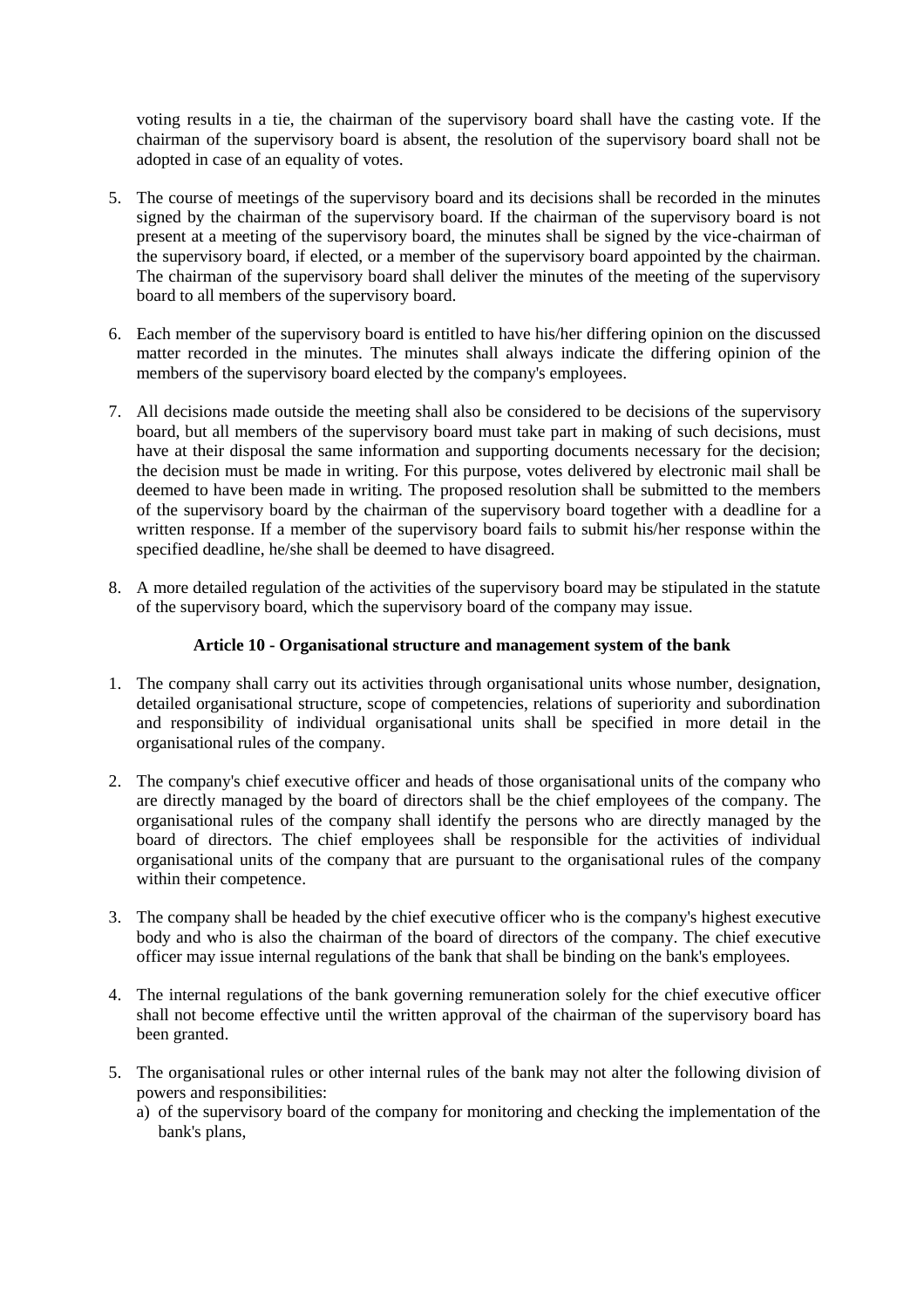- b) of the board of directors of the bank for the creation and implementation of the bank's plans, with individual organisational units and employees of the bank having a well defined responsibilities,
- c) of the board of directors of the company for creating and maintaining the bank's management system so that at least two persons act on behalf of the bank during each transaction,
- d) of the supervisory board for creating an internal control system, the specific performance of which will be performed pursuant to Article 11 of these articles of association,
- e) of the board of directors of the company for the separate execution of credit and investment transactions.
- 6. Separate execution of credit and investment transactions shall be secured by the separation of credit and investment transactions within different organisational units determined by the company's organisational rules, managed by different persons, while keeping separate records of investment transactions for the company's account and investment transactions for a client's account. Organisational units carrying out investment transactions may not conduct credit transactions, and vice versa.
- 7. The company shall have risk management separated from the banking activities. The company's organisational structure shall include a chief employee and other employees responsible for performing the risk management function. These employees shall perform the risk management function independently of other organisational units of the company.
- 8. The company shall establish a risk management committee whose composition, competence and functioning are described in the statute of the risk management committee approved by the board of directors of the company.
- 9. The board of directors shall be responsible for protection against legalisation of income from criminal activities and against financing of terrorism. The head of the organisational unit determined by the organisational rules of the company shall be responsible for the practical implementation of the main tasks, compliance with and continuous updating of the bank's procedures in accordance with the laws, these articles of association and international standards.
- 10. The head of a separate organisational unit determined by the organisational rules of the company shall be responsible for the protection of bank secrecy and for establishing a functional and secure system of information transfer within the company and externally and for creating and maintaining the information system.
- 11. The relationships and cooperation between the supervisory board, the board of directors, the chief employees and the internal control and internal audit department shall be governed by generally binding laws, the articles of association and the company's internal regulations.

#### **Article 11 - Internal control system**

- 1. The internal control system of the bank shall consist of control performed by:
	- a) the employees of the bank responsible for the performance of individual banking activities,
	- b) the heads of organisational units,
	- c) the internal control and internal audit unit.
- 2. The internal control system shall be regulated by the company's internal regulations.
- 3. The internal control and internal audit unit shall be part of the internal control system and shall perform the following activities:
	- a) checking compliance with laws and other generally binding laws and internal regulations and procedures of the company,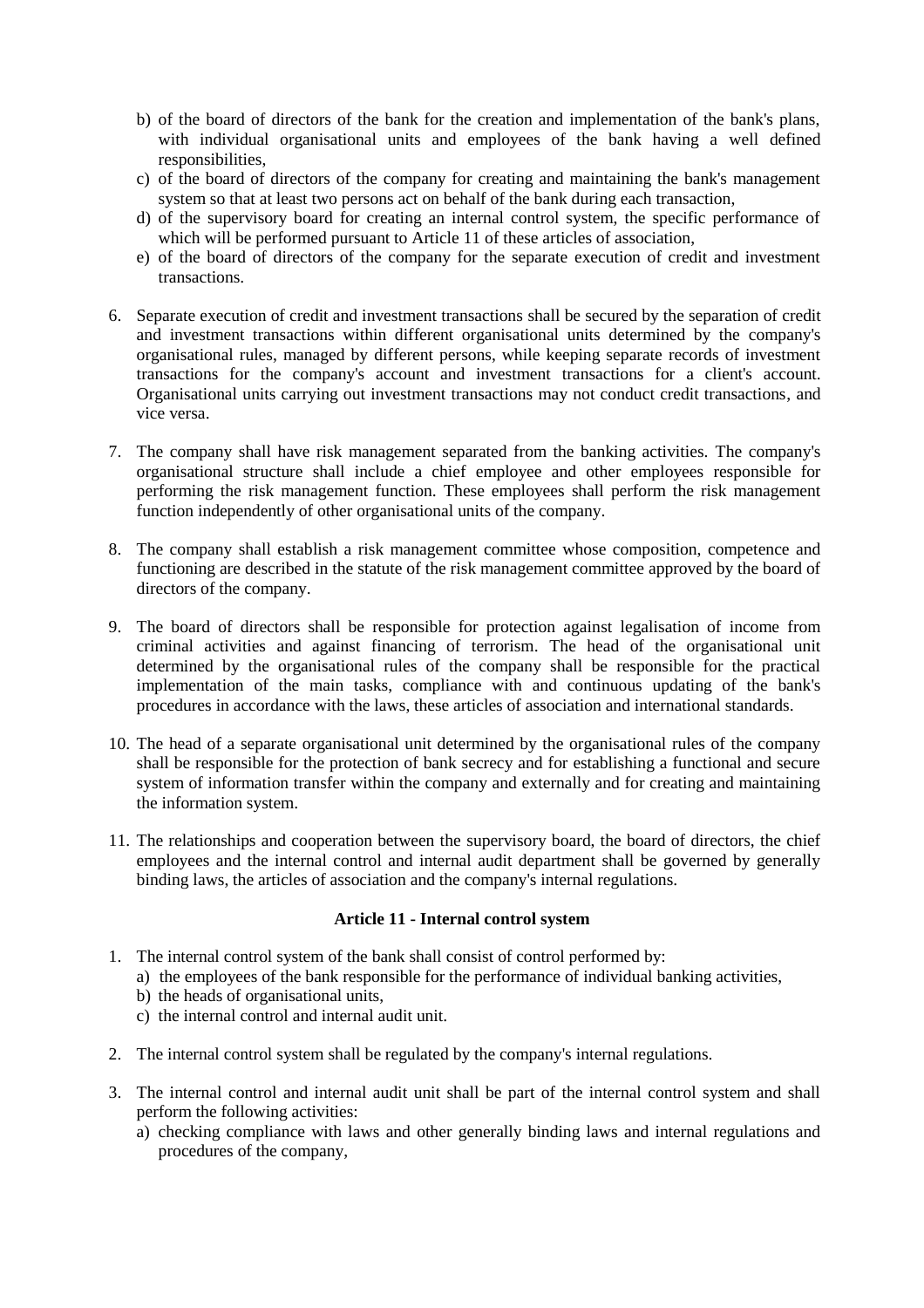- b) examines and evaluates the functionality and effectiveness of the management and control system,
- c) examines and evaluates the functioning and effectiveness of the risk management system and the internal capital adequacy assessment system, and the fulfilment of own funds, liquidity and property exposure restrictions requirements,
- d) examines and evaluates the bank's readiness to conduct new types of transactions,
- e) examines and evaluates information pursuant to Section 37 of the Act on Banks,
- f) monitors the remedying of identified deficiencies and the implementation of approved proposals and recommendations to remedy deficiencies,
- g) examines and evaluates the remuneration policy that is taken into account in the risk management system.
- 4. The internal control and internal audit unit shall inform the supervisory board and the board of directors of the results of the audit findings and, in cases stipulated by the Act on Banks, the National Bank of Slovakia.
- 5. The internal control and internal audit unit shall report directly to the board of directors.
- 6. The supervisory board shall grant prior approval to the board of directors of the company for the appointment and removal of the head of the internal control and internal audit unit and for determining his/her salary requirements.
- 7. The internal regulations of the company shall contain detailed regulation of the content, organisational structure and competence of the internal control and internal audit unit and operational control processes.

## **Article 12 - Remuneration policy**

- 1. The company's internal policy shall set out the principles for the remuneration of members of the statutory body, the chief employees responsible for risk management, the chief employees responsible for conducting business, employees responsible for risk management of the company, including the employees authorised to set limits or exceeding of limits in risk management (the "Selected Positions"). The company's remuneration policy has been developed in accordance with the applicable legislation governing remuneration policy.
- 2. The remuneration policy shall govern the structure of the total remuneration consisting of a fixed or basic component of salary and a variable component of the total remuneration, in order to apply a flexible policy on variable components of remuneration. The criteria for the payment of the variable component shall be mainly linked to the evaluation of overall work results.
- 3. The system of remuneration of the Selected Positions shall be the responsibility of the person appointed by the company's supervisory board. The person responsible for the system of remuneration of the Selected Positions in the company:
	- a) shall independently assess the remuneration policy of the Selected Positions and their impact on risk, own resources and liquidity management;
	- b) shall be responsible for the preparation of decisions regarding the remuneration of the Selected Positions, including those which have implications for the risks and risk management of the bank, to be taken by the statutory body,
	- c) shall take into account the long-term interests of the bank's shareholders, investors and other stakeholders of the bank when preparing its decisions,
	- d) shall oversee the remuneration of all members of the company's statutory body and the chief employees of the company responsible for the bank's risk management.

# **Article 13 - Legal acts of the company**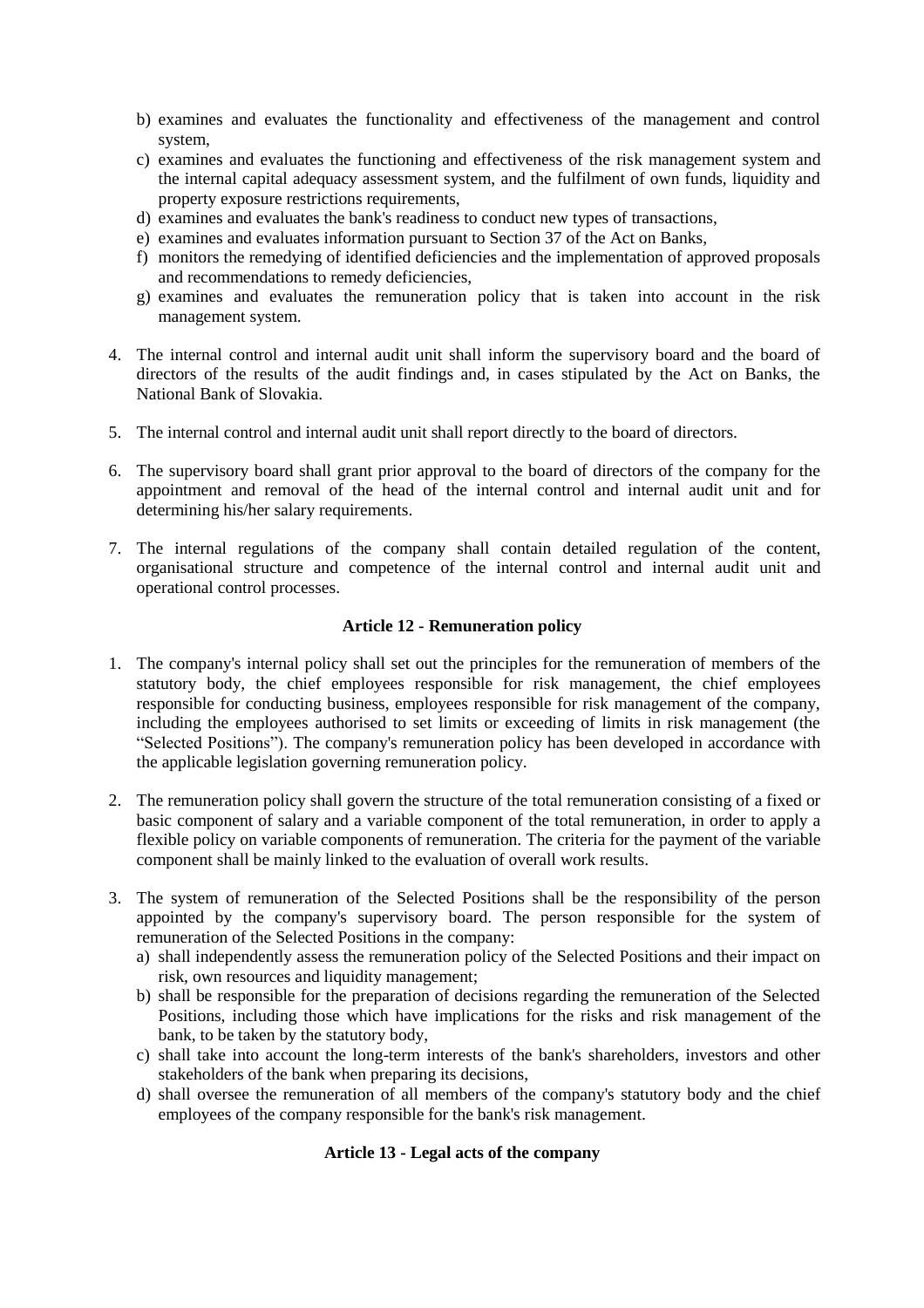- 1. In each transaction, the company must be represented by at least two persons. This procedure must be complied with by all internal regulations of the company. An exception to the above procedure shall only be possible if the above procedure cannot be complied with for operational reasons. In such a case, it shall be necessary to immediately provide for the control of the executed transaction by persons who did not participate in its execution. The board of directors shall determine cases of operational impossibility of the required procedure.
- 2. At least two members of the board of directors acting jointly shall act on behalf of the company. One member of the board of directors together with one proxy may also act on behalf of the company. Signing on behalf of the company shall be carried out in such a way that the signatories shall attach their signature, the proxy with a clause designating his/her procuration, to the printed or written name of the company, their names and functions.
- 3. The company may also be represented by the company's employees, to the extent determined by the company's internal regulations, in particular the organisational rules.
- 4. The company may appoint a third party to represent it, subject to the provisions of these articles of association.

## **Article 14 - Funds of the company**

- 1. The company shall create a reserve fund of up to 20 % of the registered capital in accordance with the Commercial Code. The board of directors shall decide on the use of the reserve fund, subject to the consent of the supervisory board.
- 2. In accordance with the generally binding laws and its internal rules, the company may create also other funds and replenish them from its net profits in the amount whose sum shall be subject to the approval by the annual general meeting. The manner in which these funds are to be used shall be determined by the company's internal regulations.

#### **Article 15 - Winding up and dissolution of the company**

- 1. The company may be wound up for reasons and in the manner stipulated by the generally binding laws, in particular the Commercial Code and the Act on Banks.
- 2. The winding-up of a company with liquidation, the division, merger or amalgamation of the company must be discussed at a general meeting that shall detail the procedure and responsibilities of the bodies and persons responsible for the implementation of its decision.
- 3. The company shall dissolve on the day of its deletion from the Commercial Register.

#### **Article 16 - Amendments to the articles of association**

- 1. The board of directors or a shareholder of the company may draw up a proposal to amend the articles of association.
- 2. Proposals to amend the articles of association drawn up by a shareholder shall be submitted to the board of directors of the company, which may supplement the proposal, while notifying the shareholders of the supplementation made at the general meeting.
- 3. A two-thirds majority of votes of the attending shareholders shall be required to approve the amendment of the articles of association.
- 4. The amendment to the articles of association shall become valid and effective on the date on which the decision of the National Bank of Slovakia to grant its consent to the amendment of the articles